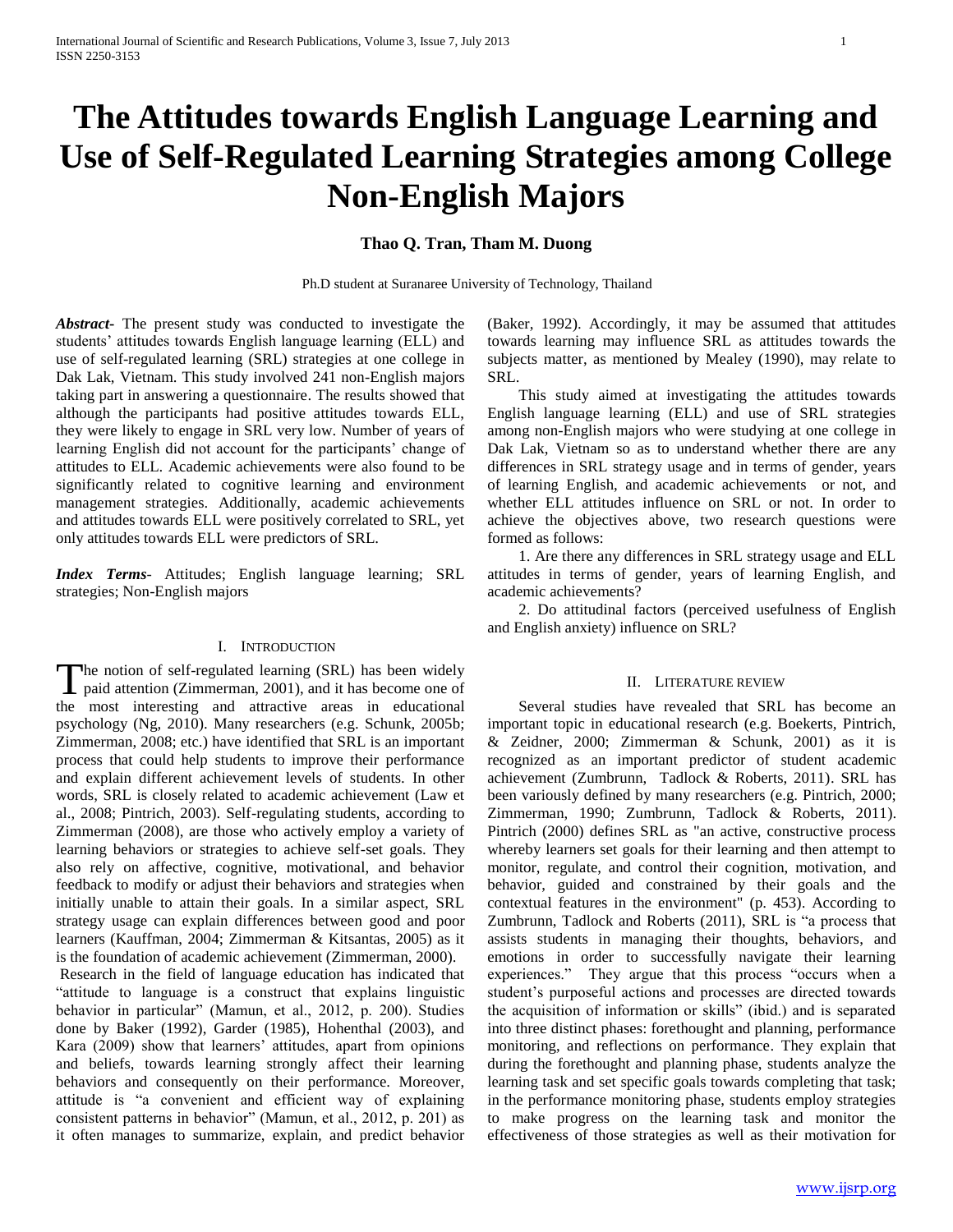continuing progress towards the goals of the task; and in the final reflection on performance phase, students evaluate their performance on the learning task with respect to the effectiveness of the strategies that they chose.

 The use of strategy is the core of SRL, and different people from different age, regardless of their age, proficiency level and background education use different self-regulation strategies. A variety of SRL strategies have been identified by many researchers such as Zimmerman and Martinez-Pons (1986), Pintrich, Smith, Garcia, and McKeachie (1991); however, the ones given by Zimmerman and Martinez-Pons, 1986 are used as follows:

**Table 1: SRL strategies (Zimmerman & Martinez-Pons, 1986)**

| <b>Categories of strategies</b>      | <b>Definitions</b>                                                                                                                                                                            |
|--------------------------------------|-----------------------------------------------------------------------------------------------------------------------------------------------------------------------------------------------|
| 1. Self-evaluation                   | indicating student-<br>Statements<br>initiated evaluations of the quality<br>or progress of their work                                                                                        |
| 2. Organizing<br>and<br>transforming | Statements indicating student-<br>initiated overt<br>$\alpha$<br>convert<br>rearrangement                                                                                                     |
| 3. Goal-setting<br>and<br>planning   | Statements indicating students<br>setting of educational goals<br><sub>or</sub><br>subgoals<br>and planning<br>for<br>sequencing, timing, and completing<br>activities related to those goals |
| 4. Seeking information               | indicating<br>student-<br>Statements<br>initiated efforts to secure further<br>task information from nonsocial<br>sources when undertaking<br>an<br>assignment                                |
| 5. Keeping records and<br>monitoring | Statements indicating student-<br>initiated efforts to record events or<br>results                                                                                                            |
| Environmental<br>б.<br>structuring   | Statements indicating student-<br>initiated efforts to select or arrange<br>physical setting to make<br>the<br>learning easier                                                                |
| 7. Self-consequences                 | Students indicating student<br>arrangement or imagination of<br>rewards or punishment for success<br>or failure                                                                               |
| 8. Rehearsing<br>and<br>memorizing   | Statements indicating student-<br>efforts<br>to memorize<br>initiated<br>material by overt or covert practice                                                                                 |
| 9-11. Seeking social<br>assistance   | Statements indicating student-<br>initiated efforts to solicit help from<br>peers (9), teachers (10), and adults<br>(11)                                                                      |
| 12-14. Reviewing records             | Statements indicating student-<br>initiated efforts to read tests (12),<br>notes $(13)$ , or textbooks $(14)$                                                                                 |
| 15. Other                            | Statements indicating learning<br>behavior that is initiated by other<br>persons such as teachers or parents,<br>and all unclear verbal responses                                             |

 Many studies on language attitudes have revealed that there is a strong relationship between attitude and achievement (Hough & Piper, 1982; Simpson & Oliver, 1990; Visser, 2008). Researchers such as Fakeye (2010), Reid (2003), and Visser (2008) claim that attitude is a vital factor that influence language performance. In addition, Padwick (2010, as cited in Abidin, et. al, 2012) states that apart the intellectual perspective, the nature of language learning depends on the learners' motivation and attitude to learn the target language. For example, Mamun, et al. (2012) conducted a study to investigate attitudes of 79 undergraduate students of Life Science School of Khulna University towards English language. By employing a questionnaire to collect the data, they found that the respondents were positive towards English language and this could be attributed to the fact that respondents were instrumentally motivated towards English. Similarly, Gömleksiz (2010) investigated learners" attitudes towards language learning in association with gender, grade level, and department variables. He employed a questionnaire to collect data from 1275 students studying at Frat University, Turkey. The results showed that there were significant differences between the attitudes in terms of gender, grade level, and department variables. Specifically, he found that female students had more positive attitudes in interest, usefulness and teacher subscales; sophomores' attitudes were more positive than freshmen in terms of interest, self-confidence, usefulness, and teacher subscales; students' attitudes vary from one department to another. In 2011, Ghazvini and Khajehpour carried out an investigation on Iranian students" attitudes and motivations towards learning English. There were 123 male and female students from two high schools participating in answering a questionnaire. The results showed that female students were more positively motivated and male students were more instrumentally motivated to learning English. Moreover, they also found that female students had more positive attitudes towards learning English.

 From the brief literature review above, it is apparent that there is strong relationship between SRL and academic achievement (Bembenutty & Zimmerman, 2003). Accordingly, learners who are able to self-regulate may gain more academic success. In another aspect, studies have showed that a strong connection between attitudes and academic success may exist as "attitudes are important… because they cannot be nearly separated from study" Reid (2003, p. 33).

## III. METHODOLOGY

# *3.1. Participants*

 Participants in this study, who were conveniently sampled, were 241 non-English majors (aged from 19 to 23) studying at one college in Dak Lak, Vietnam. They were mainly second-year students consisting of 133 females (55.2 %) and 108 males (44.8%). There were 201 (83.4%) participants having learned English over seven years, and 40 (16.6%) participants having learned English from three to seven years. Their last self-reported academic achievements were grade A (23.7%), grade B (51.4%), grade C (18.7%), and grade D (6.2%). The participants had to study English in four terms in total, three of which were General English, and one of which was English for specific purposes.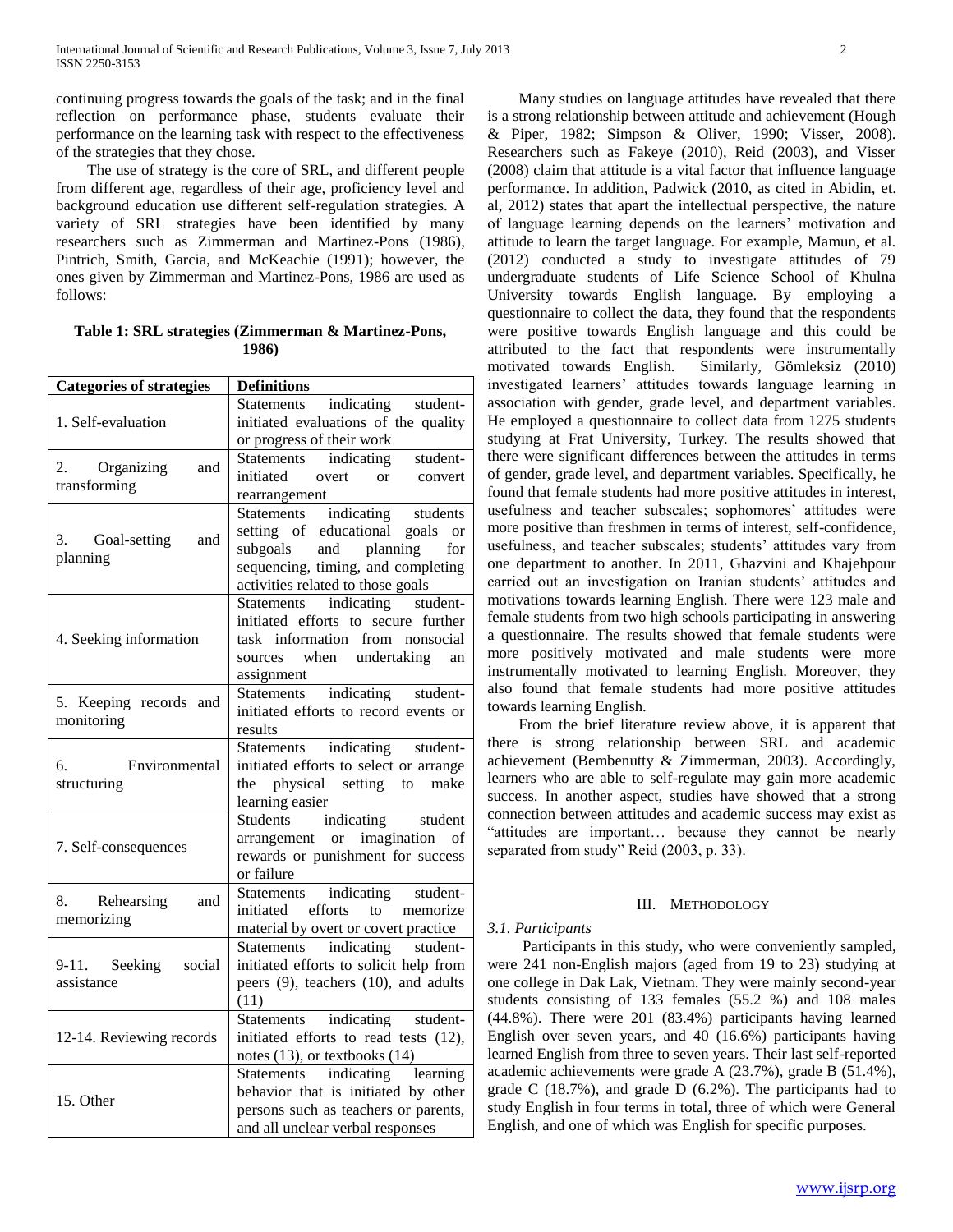### *3.2. Instrument:*

 This study employed a questionnaire to collect data. The questionnaire was adapted from the Motivated Strategies for Learning Questionnaire (MSLQ) developed by Paul Pintrich, David Smith, William McKeachie, Teresa Garcia, and a team of researchers (Pintrich et al., 1991) and Cindy Otts (2011). The questionnaire consists of two parts: Part I includes eight fivepoint Likert scale items (strongly agree, agree, undecided, disagree, and strongly disagree) about English attitudes (English usefulness and anxiety); part II comprises 36 seven-point Likert scale items (from very untrue of me to very true of me) about different SRL strategies (Rehearsal, Elaboration, Organization, Metacognitive, Environment, Effort, Peer learning, and Help seeking strategies) for ELL.

| Table 2: SRL categories and number of items per category |  |  |  |
|----------------------------------------------------------|--|--|--|
|----------------------------------------------------------|--|--|--|

|                                    | No of items |
|------------------------------------|-------------|
| 1. Perceived usefulness of English |             |
| 2. English anxiety                 |             |
| 3. Rehearsal                       | 3           |
| 4. Elaboration                     | 3           |
| 5. Organization                    | 3           |
| 6. Metacognitive self-regulation   | 8           |
| 7. Environmental management        | 8           |
| 8. Effort regulation               |             |
| 9. Peer learning                   | 3           |
| 10. Help seeking                   | 3           |
| <b>Total</b>                       |             |

## *3.3. Data analysis*

 The collected data were analyzed by the SPSS version 15.0 program aiming to answer the research questions quantitatively. Descriptive statistics were run to calculate mean scores and standard deviations for gender, academic achievements, English language attitudes, and SRL. In addition, inferential statistics including independent samples T-test, correlation analysis, and one-way ANOVA were used. The independent samples T-test, correlation analysis, and one-way ANOVA were employed to analyze the differences in English language attitudes and SRL in terms of gender, years of learning English, and academic achievements. To determine the influence of English language attitudes on SRL, multiple regression analyses were conducted.

## IV. FINDINGS

 *4.1 Differences in ELL attitudes and SRL in terms of gender, number of years of learning English, and academic achievements*  The results of descriptive analysis in the table 3 show that the overall mean score of ELL attitudes among the participants was 2.61 (SD=.54) on a Likert scale of one to five, and that of overall SRL strategy usage was 4.07 (SD=.59) on a Likert scale of one to seven. It was also seen that organization strategies (M=4.53, SD=1.20) were most employed while peer learning strategies (M=3.68, SD=1.16) were least used.

| Table 3: Descriptive analysis: Overall score of ELL attitudes |
|---------------------------------------------------------------|
| and SRL strategy usage                                        |

|                                 | Mean (SD)  |
|---------------------------------|------------|
| Perceived usefulness of English | 2.11(.74)  |
| English anxiety                 | 3.11(.73)  |
| <b>Overall</b>                  | 2.61(.54)  |
| Organization                    | 4.53(1.20) |
| Help seeking                    | 4.32(1.20) |
| Rehearsal                       | 4.29(1.08) |
| Elaboration                     | 4.15(1.19) |
| Environmental management        | 4.04(.68)  |
| <b>Effort</b> regulation        | 4.04(.86)  |
| Peer learning                   | 3.68(1.16) |
| <b>Overall</b>                  | 4.07(.59)  |

 As far as the gender is concerned, the results from independent samples t-tests in the table 4 display that there were no significant gender differences in ELL attitudes and SRL strategy usage. It was seen that the mean scores of perceived usefulness of English and English anxiety of both groups were quite close. The mean score of perceived usefulness of English was 2.19 (SD=.72) for females and 2.02 (SD=.76) for males, and that of English anxiety was 3.14 (SD=.74) for females and 3.06 (SD=.70) for males Among categories of SRL strategies, both groups most used the organization strategies (M=4.63, SD=1.21 for females; M=4.43, SD=1.19 for males), and least utilized the peer learning strategies (M=3.74, SD=1.20 for females; M=3.60, SD=1.12 for males).

| Table 4: Independent samples T-test: Differences in ELL attitudes and SRL strategy usage in terms of gender |
|-------------------------------------------------------------------------------------------------------------|
|-------------------------------------------------------------------------------------------------------------|

|                                 |      |          | Mean (SD)   |             |
|---------------------------------|------|----------|-------------|-------------|
| <b>Variables</b>                | Sig. |          | Female      | <b>Male</b> |
| Perceived usefulness of English | .070 | 1.817    | 2.19(0.72)  | 2.02(.76)   |
| English anxiety                 | .405 | .834     | 3.14(.74)   | 3.06(.70)   |
| Rehearsal                       | .179 | 1.347    | 4.37(1.08)  | 4.19(1.08)  |
| Elaboration                     | .092 | $-1.693$ | 4.03(1.11)  | 4.29(1.27)  |
| Organization                    | .163 | 1.433    | 4.63(1.21)  | 4.43(1.19)  |
| Metacognitive self-regulation   | .251 | $-1.150$ | 3.93(.67)   | 4.04(.80)   |
| Environmental management        | .381 | $-.877$  | 4.00(.68)   | 4.08(.67)   |
| <b>Effort</b> regulation        | .235 | $-1.191$ | 3.98(.87)   | 4.11(.67)   |
| Peer learning                   | .383 | .874     | 3.74 (1.20) | 3.60(1.12)  |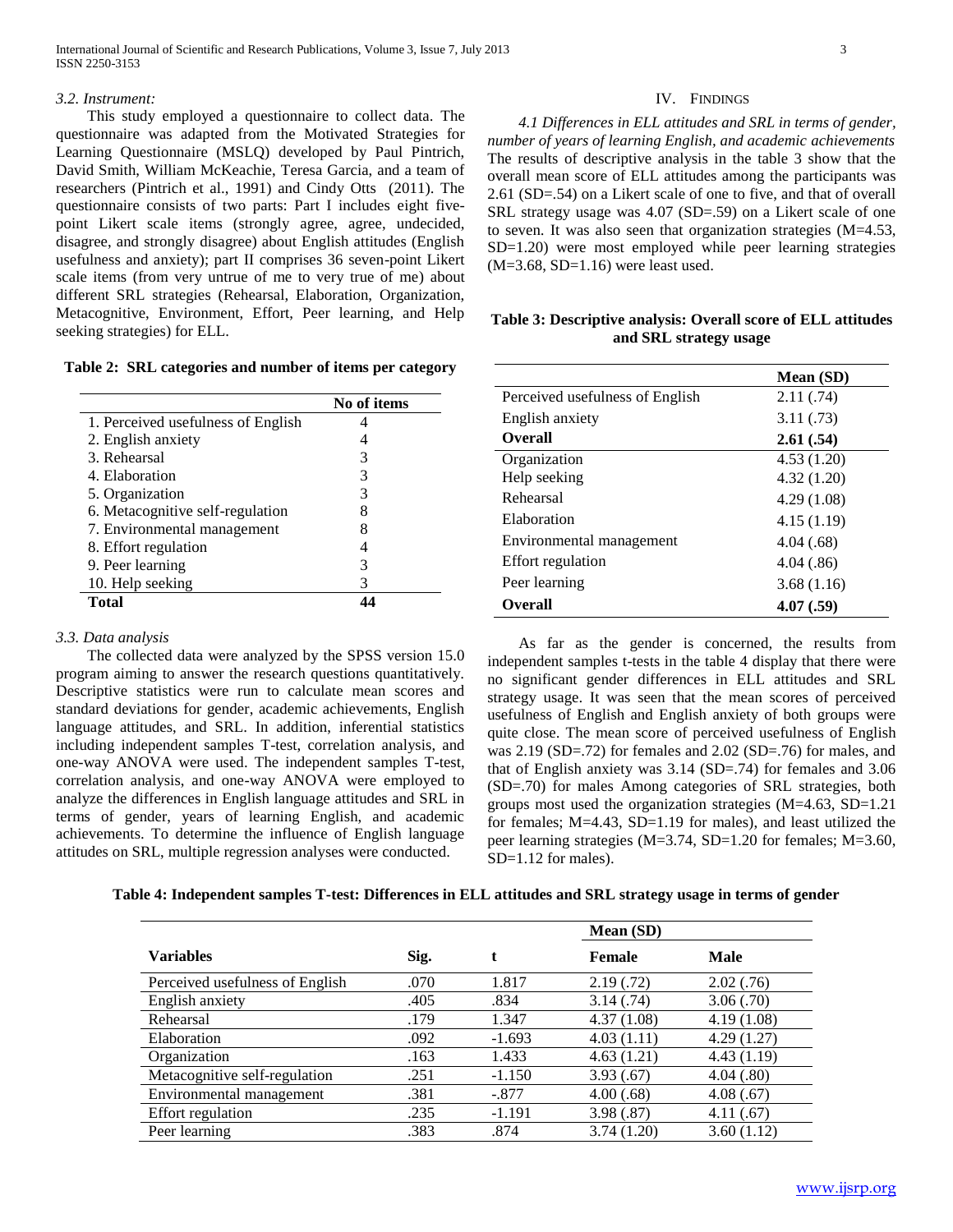| $ -$                     | $\sim$ | 205<br>$\sim$ 1 | 1 Q` | $\Omega$                                            |
|--------------------------|--------|-----------------|------|-----------------------------------------------------|
| <b>TT</b><br>____        | .      | . <i>.</i> .    | ن⊿⊶⊤ | . . <i>.</i><br>the contract of the contract of the |
| $*_{n<}$<br><b></b><br>້ |        |                 |      |                                                     |
| $*$ $*$ $*$ $*$ 0.1      |        |                 |      |                                                     |

\*\* p<.01

 With respect to the number of years of learning English, the results from correlation analyses in table 5 reveal that the number of years of learning English was not significant related to ELL attitudes and SRL strategy usage except for rehearsal strategies.

It was found that there was a negative correlation between the number of years of learning English and rehearsal strategy usage  $(r=-.160, p=.031)$ .

## **Table 5: Correlation Matrix: Differences in ELL attitudes and SRL strategy usage in terms of number of years of learning English**

| <b>Variable</b><br>statistics   | <b>Correlation</b>         | <b>Number</b><br><sub>of</sub><br><b>of</b><br>years<br>learning English |  |  |  |
|---------------------------------|----------------------------|--------------------------------------------------------------------------|--|--|--|
| Perceived usefulness of English | <b>Pearson Correlation</b> | $-.007$                                                                  |  |  |  |
|                                 | Sig. (2-tailed)            | .919                                                                     |  |  |  |
|                                 | N                          | 241                                                                      |  |  |  |
| English anxiety                 | <b>Pearson Correlation</b> | .81                                                                      |  |  |  |
|                                 | Sig. (2-tailed)            | .213                                                                     |  |  |  |
|                                 | N                          | 241                                                                      |  |  |  |
| Rehearsal                       | Pearson Correlation        | $-.160$                                                                  |  |  |  |
|                                 | Sig. (2-tailed)            | $.013*$                                                                  |  |  |  |
|                                 | $\mathbf N$                | 241                                                                      |  |  |  |
| Elaboration                     | <b>Pearson Correlation</b> | $-.022$                                                                  |  |  |  |
|                                 | Sig. (2-tailed)            | .733                                                                     |  |  |  |
|                                 | N                          | 241                                                                      |  |  |  |
| Organization                    | Pearson Correlation        | .009                                                                     |  |  |  |
|                                 | Sig. (2-tailed)            | .884                                                                     |  |  |  |
|                                 | N                          | 241                                                                      |  |  |  |
| Metacognitive self-regulation   | <b>Pearson Correlation</b> | .014                                                                     |  |  |  |
|                                 | Sig. (2-tailed)            | .828                                                                     |  |  |  |
|                                 | N                          | 241                                                                      |  |  |  |
| Environmental management        | <b>Pearson Correlation</b> | $-.043$                                                                  |  |  |  |
|                                 | Sig. (2-tailed)            | .511                                                                     |  |  |  |
|                                 | N                          | 241                                                                      |  |  |  |
| Effort regulation               | <b>Pearson Correlation</b> | $-.028$                                                                  |  |  |  |
|                                 | Sig. (2-tailed)            | .668                                                                     |  |  |  |
|                                 | N                          | 241                                                                      |  |  |  |
| Peer learning                   | Pearson Correlation        | $-.002$                                                                  |  |  |  |
|                                 | Sig. (2-tailed)            | .974                                                                     |  |  |  |
|                                 | N                          | 241                                                                      |  |  |  |
| Help seeking                    | <b>Pearson Correlation</b> | $-.083$                                                                  |  |  |  |
|                                 | Sig. (2-tailed)            | .197                                                                     |  |  |  |
|                                 | N                          | 241                                                                      |  |  |  |

\* Correlation is significant at the .05 level (2-tailed)

\*\* Correlation is significant at the .01level (2-tailed)

 As for the academic achievements, the results from one-way ANOVA presented in table 6 show that there were significant differences between academic achievements with English anxiety

 $(F=3.020, p=.031)$ , organization  $(F=4.118, p=.007)$ , and environmental management strategy (F=2.740, p=.044) usage.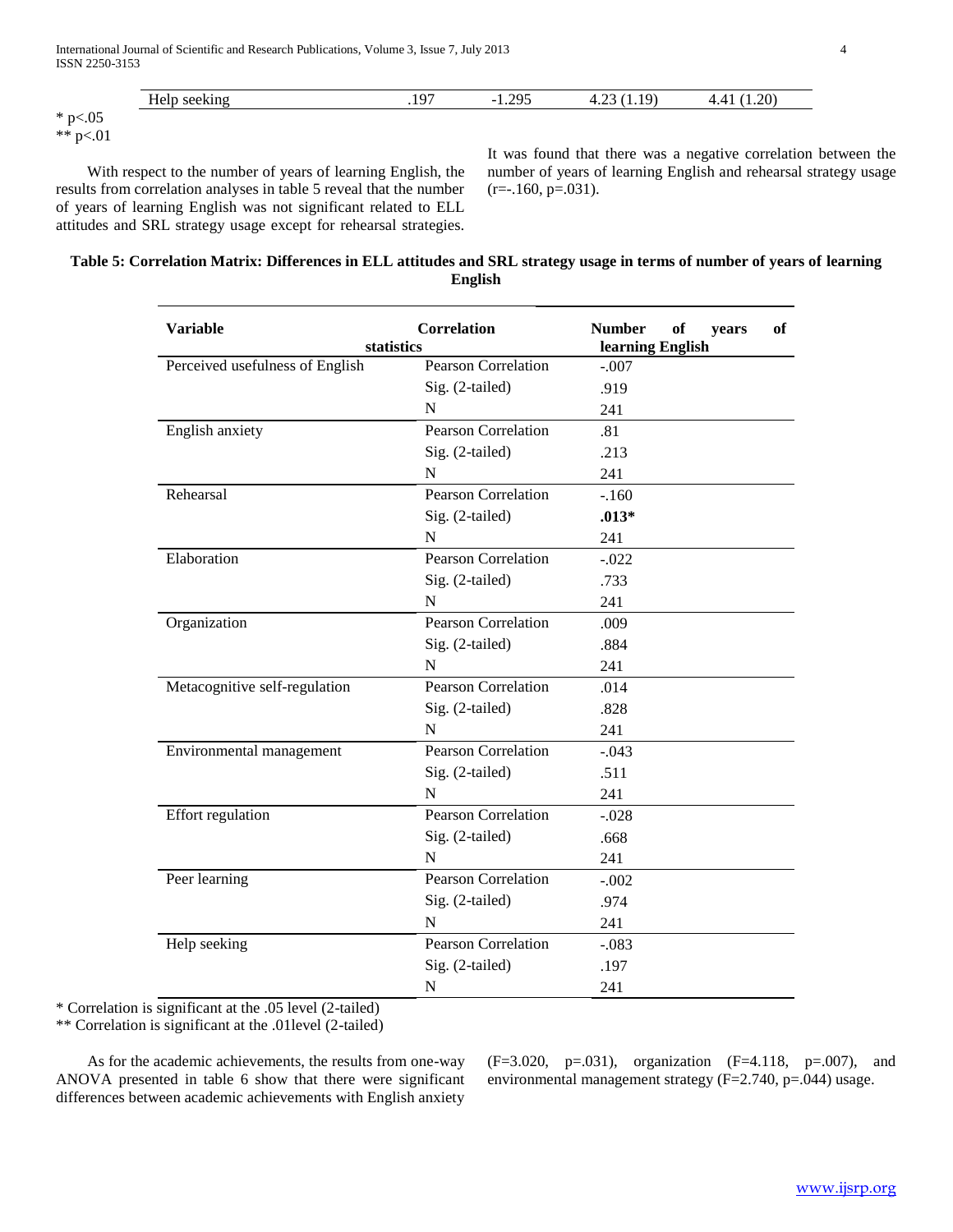|                                       |       |          | Mean (SD)   |                |            |                |
|---------------------------------------|-------|----------|-------------|----------------|------------|----------------|
| Variables                             | F     | Sig.     | Grade A     | <b>Grade B</b> | Grade C    | <b>Grade D</b> |
| Perceived<br>usefulness of<br>English | .852  | .467     | 2.25(.87)   | 2.07(0.73)     | 2.09(.64)  | 2.05(.58)      |
| <b>English anxiety</b>                | 3.020 | $.031*$  | 3.00(.78)   | 3.04(0.73)     | 3.34(.64)  | 3.35(.56)      |
| Rehearsal                             | 1.998 | .115     | 4.46(1.21)  | 4.35(1.01)     | 4.02(1.09) | 3.96(.98)      |
| Elaboration                           | 1.226 | .301     | 4.22(1.33)  | 4.24(1.15)     | 3.89(1.25) | 3.91(.68)      |
| Organization                          | 4.118 | $.007**$ | 4.69(1.31)  | 4.66(1.13)     | 4.27(1.26) | 3.69(.82)      |
| self-<br>Metacognitive<br>regulation  | .824  | .482     | 4.07(0.78)  | 3.99(0.71)     | 3.88(.70)  | 3.83(.86)      |
| <b>Environmental</b><br>management    | 2.740 | $.044*$  | 3.94(.66)   | 4.15(.67)      | 3.85(.73)  | 4.05(.51)      |
| Effort regulation                     | .152  | .928     | 4.01(.76)   | 4.03(.86)      | 4.12(1.00) | 4.02(.83)      |
| Peer learning                         | 1.396 | .245     | 3.87(1.27)  | 3.69(1.18)     | 3.40(1.13) | 3.64(1.21)     |
| Help seeking                          | .207  | .892     | 4.411 (.29) | 4.31(1.14)     | 4.22(1.17) | 4.33(1.50)     |

**Table 6: ANOVA: Differences in ELL attitudes and SRL strategy usage in terms of academic achievements**

\*  $p<.05$ 

\*\*  $p<.01$ 

 Results from Tukey post hoc tests with significance at the .05 level reveal that the participants in grade C (M=3.34, SD=.64) experienced anxiety in learning English significantly differently from those in grade A (M=3.00, SD=.78) and B  $(M=3.04, SD=.73)$  with  $p=.048$  and  $p=.040$ , respectively; the participants in grade D (M=3.69, SD=.82) used organization strategies significantly differently from those in grades A  $(M=4.69, SD=1.30)$  and B  $(M=4.66, SD=1.13)$  with p=.020 and p=.016, respectively; the participants in grade B (M=4.15, SD=.67) employed environmental management strategies significantly differently from those in grade C (M=3.85, SD=.73) with  $p = 0.050$ .

## *4.2. Influence of ELL attitudes on SRL*

 Before multiple regression analysis was carried to find out whether attitudes towards ELL related to SRL, correlation analyses were done first. As presented in table 7, results indicated that SRL was positively correlated with academic achievements ( $r=117$ ,  $p=034$ ) and, ELL attitudes ( $r=250$ , and  $r=.305$ ,  $p=.000$  for perceived usefulness of English and English anxiety, respectively).

| Table 7: Correlation Matrix: SRL with gender, years of learning English, academic achievements, and ELL attitudes |  |
|-------------------------------------------------------------------------------------------------------------------|--|
|-------------------------------------------------------------------------------------------------------------------|--|

| Variable                         | <b>Correlation statistics</b> | SRL      |
|----------------------------------|-------------------------------|----------|
| Gender                           | Pearson Correlation           | .049     |
|                                  | Sig. (1-tailed)               | .223     |
|                                  | N                             | 241      |
| <b>Years of learning English</b> | Pearson Correlation           | $-.053$  |
|                                  | $Sig.$ (1-tailed)             | .206     |
|                                  | N                             | 241      |
| academic achievements            | Pearson Correlation           | .117     |
|                                  | $Sig.$ (1-tailed)             | .034     |
|                                  | N                             | 241      |
| Perceived<br>usefulness          | Pearson Correlation<br>of     | .250     |
| English                          | $Sig.$ (1-tailed)             | $.000**$ |
|                                  | N                             | 241      |
| English anxiety                  | <b>Pearson Correlation</b>    | .305     |
|                                  | $Sig.$ (1-tailed)             | $.000**$ |
|                                  | N                             | 241      |

\* p $< 0.05$ \*\*  $p<.01$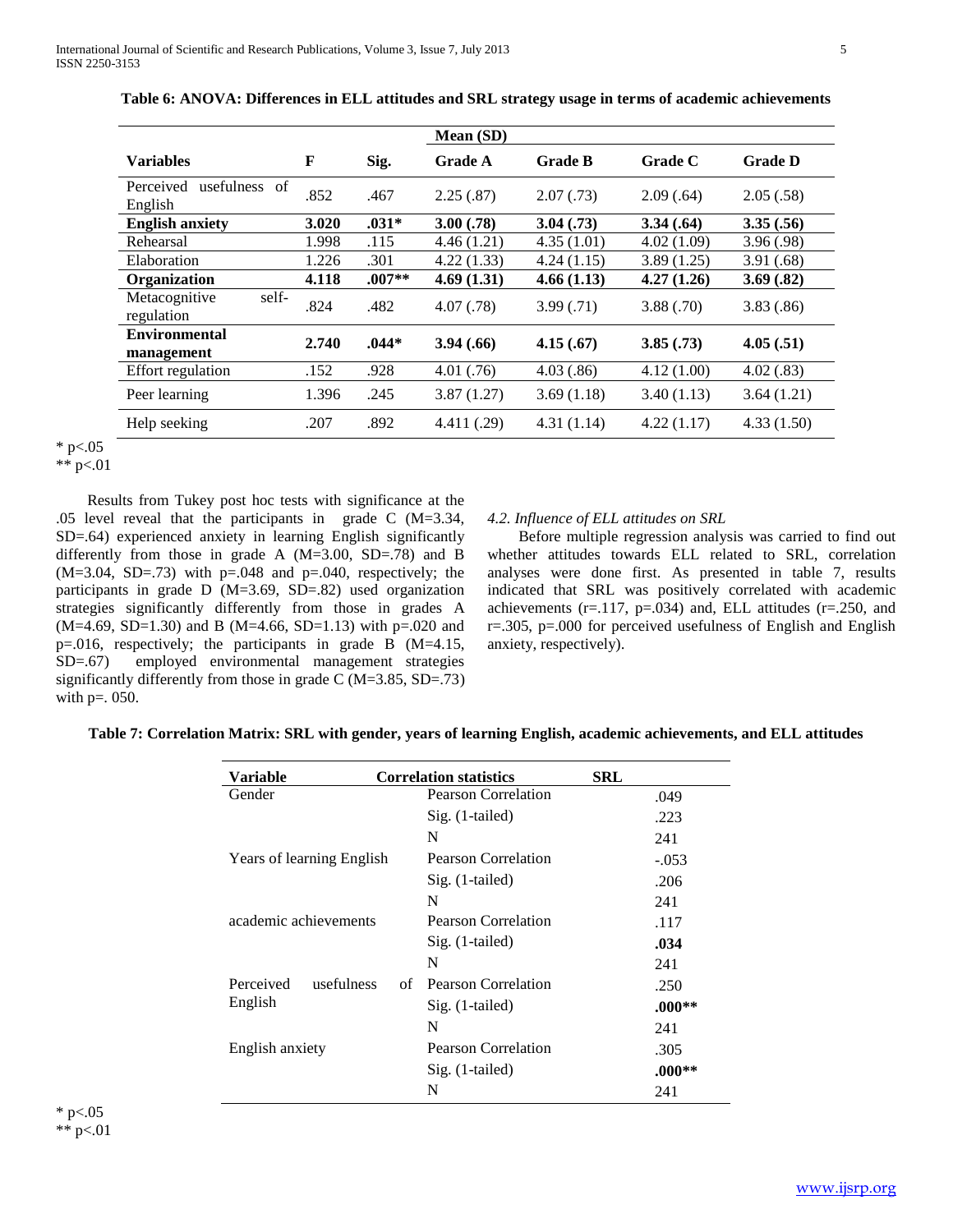As displayed in tables 8, 9 and 10 for the Model Summary, ANOVA, and predictors results, respectively, it was found in table 8 that the R came out to be .387 and R square .150. In this case, the R values was .0387, which means that gender, years of English learning, academic achievements, ELL attitudes explained a rather large portion, 38.7% of the variance in the SRL. As presented in table 9, the overall model was statistically significant  $(F=8.289, p=.000)$ . Attitudes towards ELL were significantly predictors except for gender, years of learning English, and academic achievements. This means that perceived usefulness of English and English anxiety were uniquely predictors of SRL strategy usage.

## **Table 8: Model Summary for Multiple Regression Analysis: Influence of ELL attitudes on SRL**

| Model | --             | <b>Adjusted R Square</b> | Std. Error of the Estimate |  |
|-------|----------------|--------------------------|----------------------------|--|
|       | $.387^{\circ}$ |                          | $\sim\sim$                 |  |

a. Predictors: (Constant), Gender, Years of English learning, academic achievements, Perceived usefulness of English, English anxiety

| Model |            | df  | н     | Sig. |  |
|-------|------------|-----|-------|------|--|
|       | Regression |     | 8.289 | .000 |  |
|       | Residual   | 235 |       |      |  |
|       | Total      | 240 |       |      |  |

## **Table 9: Influence of ELL attitudes on SRL**

a. Predictors: (Constant), Gender, Years of English learning, academic achievements, Perceived usefulness of English, English anxiety b. Dependent Variable: Self-regulated learning

**Tables 10: Multiple Regression Analysis: Gender, Years of English learning, academic achievements, and attitudinal predictors of SRL**

| Model | <b>Predictor</b>                       | <b>Standardized</b><br><b>Coefficients</b> |          |                   |
|-------|----------------------------------------|--------------------------------------------|----------|-------------------|
|       |                                        | ß                                          |          | Sig. <sup>a</sup> |
|       | (Constant)                             |                                            | 16.213   | .000              |
|       | Gender                                 | .008                                       | .132     | .895              |
|       | Years of learning English              | $-.032$                                    | $-.523$  | .601              |
|       | academic achievements                  | $-.090$                                    | $-1.464$ | .144              |
|       | <b>Perceived usefulness of English</b> | $-.229$                                    | $-3.746$ | .000              |
|       | <b>English anxiety</b>                 | $-263$                                     | $-4.256$ | .000              |

a. Dependent Variable: Self-regulated learning

## V. DISCUSSION

 It was generally found that although the participants had positive attitudes towards ELL (M=2.61), it seems that they did not actively engage in the learning process as the mean score of overall SRL strategy usage is 4.07 on a Likert scale of one to seven, which indicates that they might not be well aware of the importance of using SRL strategies. In addition, although SRL consists of eight categories including rehearsal, elaboration, organization, metacognitive, environment, effort, peer learning, and help seeking strategies, the participants most employed organization strategies (M=4.53) and least utilized peer learning strategies (M=3.68) among SRL strategies. This means that the participants were somewhat likely to benefit from using cognitive learning strategies (organization strategies), but they were not likely to work in pairs or groups. This suggests that the participants were quite weak at pairwork or groupwork.

Regarding the differences in ELL attitudes and SRL in terms of gender, number of years of learning English, and academic achievements, it was first found that there was no significant gender difference in ELL attitudes. This finding is quite different with that of previous researches done by Ghazvini and Khajehpour (2011), Gömleksiz (2010), and Krahan (2007), who find that students' attitudes towards English language learning differ significantly in terms of gender. As the mean score of perceived usefulness of English is 2.19 for females and 2.02 for males, and that of English anxiety is 3.14 for females and 3.06 for males, it is understood that both groups perceived English as, to some extent, useful and relevant to their lives, and were somewhat anxious about learning English. In addition, it was also found that nor was there significant gender difference in SRL strategy usage, but both groups were noticed to most use the organization strategies (M=4.63 for females; M=4.43 for males), and least utilize the peer learning strategies (M=3.74 for females; M=3.60 for males). This finding also confirmed what was found in the overall SRL strategy usage.

 Second, it was discovered that no matter how long the participants studied English, their attitudes towards ELL did not change as the number of years of learning English was not significant related to ELL attitudes. As for SRL strategies, there were eight categories, there was only one negative correlation between the number of years of learning English and rehearsal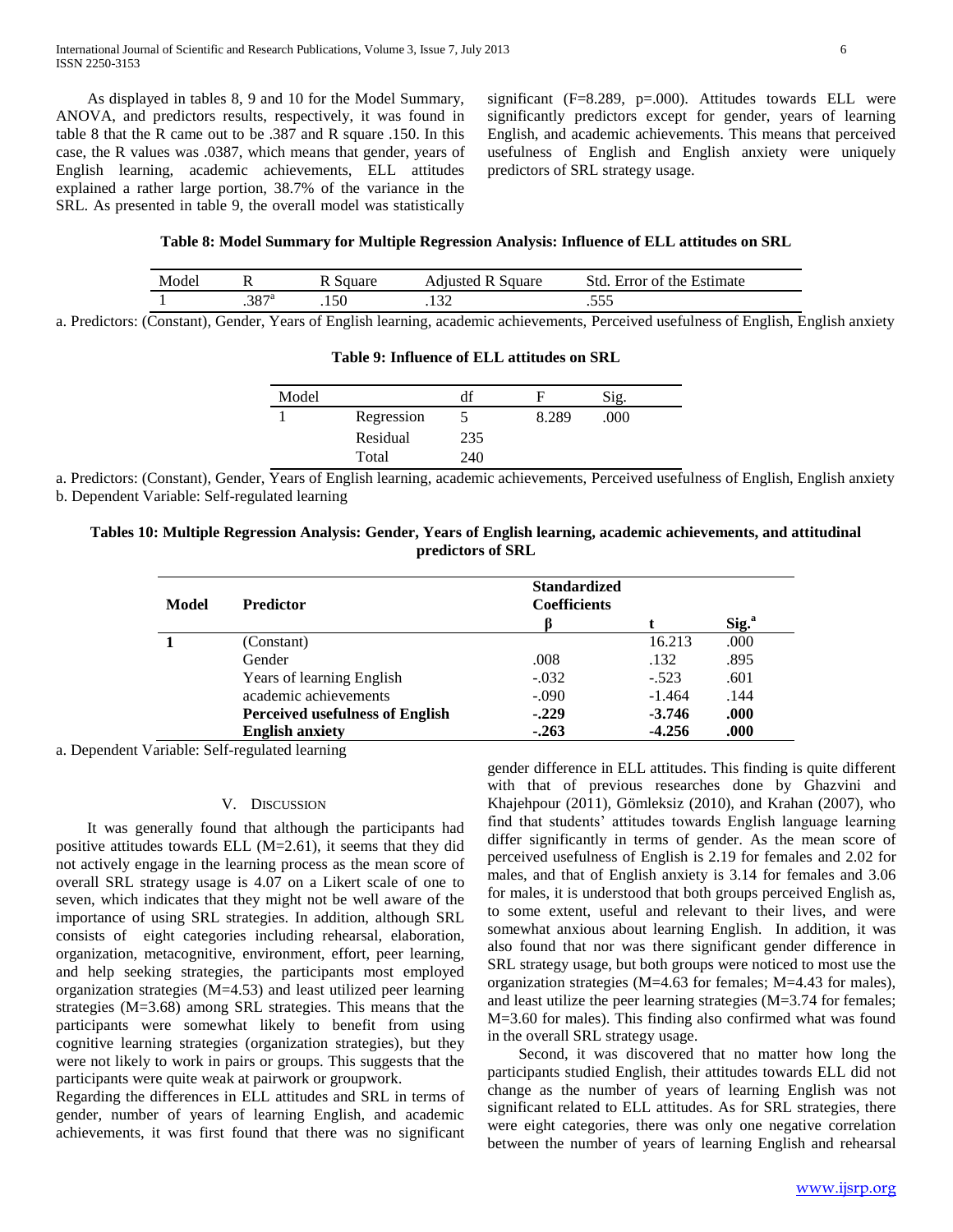strategy usage. This suggests that the more years the participants studied English, the less they employed rehearsal strategies in learning English.

 Third, the results from one-way ANOVA revealed that significant differences existed between academic achievements with English anxiety, organization, and environmental management strategy usage. Accordingly, results from Tukey post hoc tests indicated that the participants in grade C (M=3.34) experienced anxiety in learning English significantly differently from those in grade A ( $M=3.00$ ) and B ( $M=3.04$ ), which might imply that the higher achievements the participants obtained, the lower anxiety they experienced. This finding appears to be consistent with the findings of a number of previous studies that "students with higher level of anxiety tend to do more poorly in their language classes" (Horwitz, 2008, p.9). Moreover, the results also showed that the participants in grade D (M=3.69) used organization strategies significantly differently from those in grades A (M=4.69) and B (M=4.66), and the participants in grade B (M=4.15) employed environmental management strategies significantly differently from those in grade C (M=3.85). This means that the higher grades the participants obtained, the more organization and environmental management strategies they employed in the learning process. These findings are supported by many researchers such as Law et al. (2008), Schunk (2005b), Pintrich (2003), and Zimmerman (2008), who claim that SRL is an important process that could help students to improve their performance and explain different achievement levels of students.

 In respect of the influence of ELL attitudes on SRL, although the findings from correlation analyses displayed that SRL was positively correlated with academic achievements and ELL attitudes, those from multiple regression analysis revealed that only ELL attitudes were significantly related to SRL. ELL attitudes contributed significantly to SRL, and were uniquely predictors of SLR. This finding, which indicates that attitudes towards ELL were an important component of SRL among the participants, is consistent with that of a number of previous studies done by Baker (1992), Garder (1985), Hohenthal (2003), and Kara (2009), who state that learners' attitudes towards learning strongly affect their learning behaviors.

## VI. CONCLUSIONS AND RECOMMENDATIONS

 The findings of this study presented that although the participants (both females and males) perceived English as fairly useful to their lives and felt somewhat anxious about learning English, they were likely to engage in SLR very low. The participants were generally found to use SRL strategies at a low rate, and tend to most employ cognitive learning strategies among SRL categories in their learning process. Additionally, the participants had constant attitudes to ELL regardless of number of years of learning English. Findings also indicated that those who earned higher grades experienced lower anxiety and used more SRL strategies in their ELL. Academic achievements and attitudes towards ELL (perceived usefulness of English and English anxiety) were positively correlated to SRL, yet perceived usefulness of English and English anxiety were significantly predictors to SRL.

 Based on the findings, some recommendations should be made. In the context of English as a compulsory subject, although the participants perceived English as somewhat useful and relevant to their lives, they still experienced anxiety in the learning process. It is hence recommended to create an encouraging atmosphere in English classes to reduce students' anxiety in English learning process. This can be done by implementing appropriate teaching methods and activities. Furthermore, attitudes to ELL were found significantly predictive to SRL, so it is strongly recommended to promote students' positive attitudes and motivation towards ELL as well as highlight the importance of ELL. With respect to SRL strategy usage, students should be fostered the awareness of the importance of using SRL strategies so as to help them become independent learners. Therefore, it is recommended that SRL strategies should be integrated in language instruction so that students know how to apply them in the learning context.

#### ACKNOWLEDGEMENTS

 The authors would like to acknowledge and extend their deep gratitude to their colleagues, the Board of directors, academic staff of the college where this study was conducted, and all anonymous participants in their study. Without their support as well as their willingness, this study would never have been completed.

#### **REFERENCES**

- [1] Abidin, M. J. Z., Pour-Mohammadi, M., & Alzwari, H. (2012). EFL students' attitudes towardss learning English language: the case of Libyan secondary school students. *Asian Social Science* Vol. 8 (2), 119- 134, doi:10.5539/ass.v8n2p119
- [2] Baker, C. (1992). *Attitudes and Language*. Clevedon: Multilingual Matters Ltd.
- [3] Bembenutty, H., & Zimmerman, B. J. (2003). *The relation of motivation beliefs and self- regulatory processes to homework completion and academic achievement.* Paper presented at the annual meeting of the American Educational Research Association, Chicago, IL.
- [4] Boekaerts, M., Pintrich, P., & Zeidner, M. (2000). *Handbook of selfregulation*. San Diego, CA: Academic Press.
- [5] Fakeye, D. (2010). Students" Personal Variables as Correlates of Academic Achievement in English as a Second Language in Nigeria. *Journal of Social Sciences, 22*(3), 205-211.
- [6] Gardner, R. (1985). Social psychology and second language learning. The role of attitudes and motivation. London:Edward Arnold.
- [7] Ghazvini, S. D., & Khajehpour, M. (2011). Attitudes and Motivation in learning English as Second Language in high school students. *Procedia Social and Behavioral Sciences*, 15, 1209–1213, doi:10.1016/j.sbspro.2011.03.264
- [8] Gömleksiz, M. N. (2010). An evaluation of students' attitudes towards English language learning in terms of several variables. *Procedia Social and Behavioral Sciences,* 9, 913–918, doi:10.1016/j.sbspro.2010.12.258
- [9] Hohenthal, A. (2003). English in India: Loyalty and attitudes. *Language in India*, 3 (2003), 1-107.
- [10] Horwitz, E. K. (2008). Becoming a language teacher: A practical guide to second language learning and teaching. Bostton: Pearson Education, Inc.
- [11] Hough, L.W. & Piper, M.K. (1982). The relationship between attitudes towardss science and science achievement. *Journal of Research in Science Teaching*, *19*(1), 33-38.